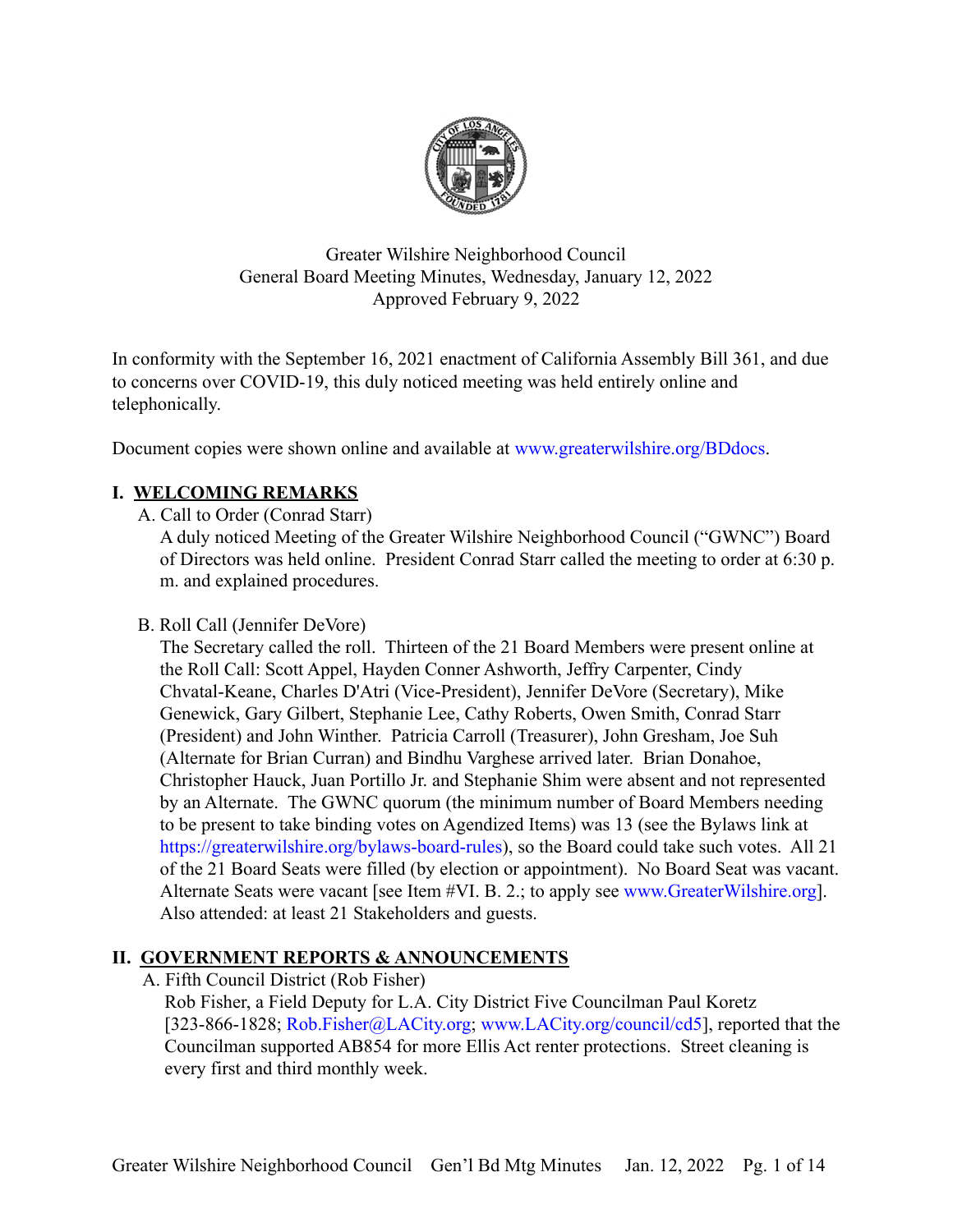*Alternate Board Member Joe Suh (at 6:31), and Board Members John Gresham (6:34) and Patti Carroll (6:37) arrived by this time, making 16 Board Members (or their Alternate(s)) present (the GWNC quorum at this Meeting was thirteen).*

Mr. Fisher reported that Bureau of Sanitation pickup delays are due to understaffing.

*Board Member Brian Curran replaced his Alternate Joe Suh, keeping 16 Board Members (or their Alternate(s)) present (the GWNC quorum is thirteen).*

Mr. Fisher will report back regarding the new composting law.

B. Thirteenth Council District (George Hakopiants)

George Hakopiants, a Field Deputy for L.A. City District 13 Councilman Mitch O'Farrell [213-207-3023; [George.Hakopiants@LACity.org;](mailto:George.Hakopiants@LACity.org) <https://cd13.lacity.org>], reported on upcoming community cleanups and that the faded flag at Robert Burns Park was replaced. Letters were sent to constituents new to CD13 due to the recent redistricting. Lights at Lucerne and Ardmore will be fixed. He will check on street cleaning in the Ridgewood-Wilton area.

- D. Office of the Mayor (Serapia Kim) Serapia Kim, Central Area Representative for Mayor Eric Garcetti [213-978-3130; [Serapia.Kim@LACity.org;](mailto: Serapia.Kim@LACity.org) [http://LAMayor.org\]](http://lamayor.org), was not present; there was no report.
- D. LA County Second Supervisor District (Daniel Park) Daniel Park, a Field Deputy for L.A. County District Two Supervisor Holly Mitchell (213-974-2222; [DPark@bos.LACounty.gov](mailto:DPark@bos.LACounty.gov); [https://LACounty.gov/government/supervisors/holly-mitchell\)](https://lacounty.gov/government/supervisors/holly-mitchell), was not present; there was no report.
- e. LA County Third Supervisor District (Rachel Sherrell) Mr. Starr relayed that Rachel Sherrell, a Field Deputy for L.A. County District Three Supervisor Sheila Kuehl [310-231-1170; [RSherrell@bos.LACounty.gov](mailto:RSherrell@bos.LACounty.gov); [http://www.LACounty.gov/government/supervisors/sheila-kuehl\]](http://www.lacounty.gov/government/supervisors/sheila-kuehl), will report to the GWNC upon request.
- F. LAPD Olympic & Wilshire Divisions (SLOs Cho, Pelayo, Cordova, Rodriguez) Hebel Rodriguez, an LAPD Wilshire Division Senior Lead Officer [office 213-473-0476; cell/text phone 213-793-0715; [35738@LAPD.LACity.org](mailto:35738@LAPD.LACity.org); [www.LAPDWilshire.com](http://www.lapdwilshire.com)], was not present; there was no report.

Joseph Pelayo, an LAPD Olympic Division Senior Lead Officer [office 213-382-9102; cell/text phone 213-793-0709; [31762@LACity.org;](mailto:31762@LACity.org) [http://www.LAPDonline.org/olympic\\_community\\_police\\_station](http://www.lapdonline.org/olympic_community_police_station)], was not present; there was no report.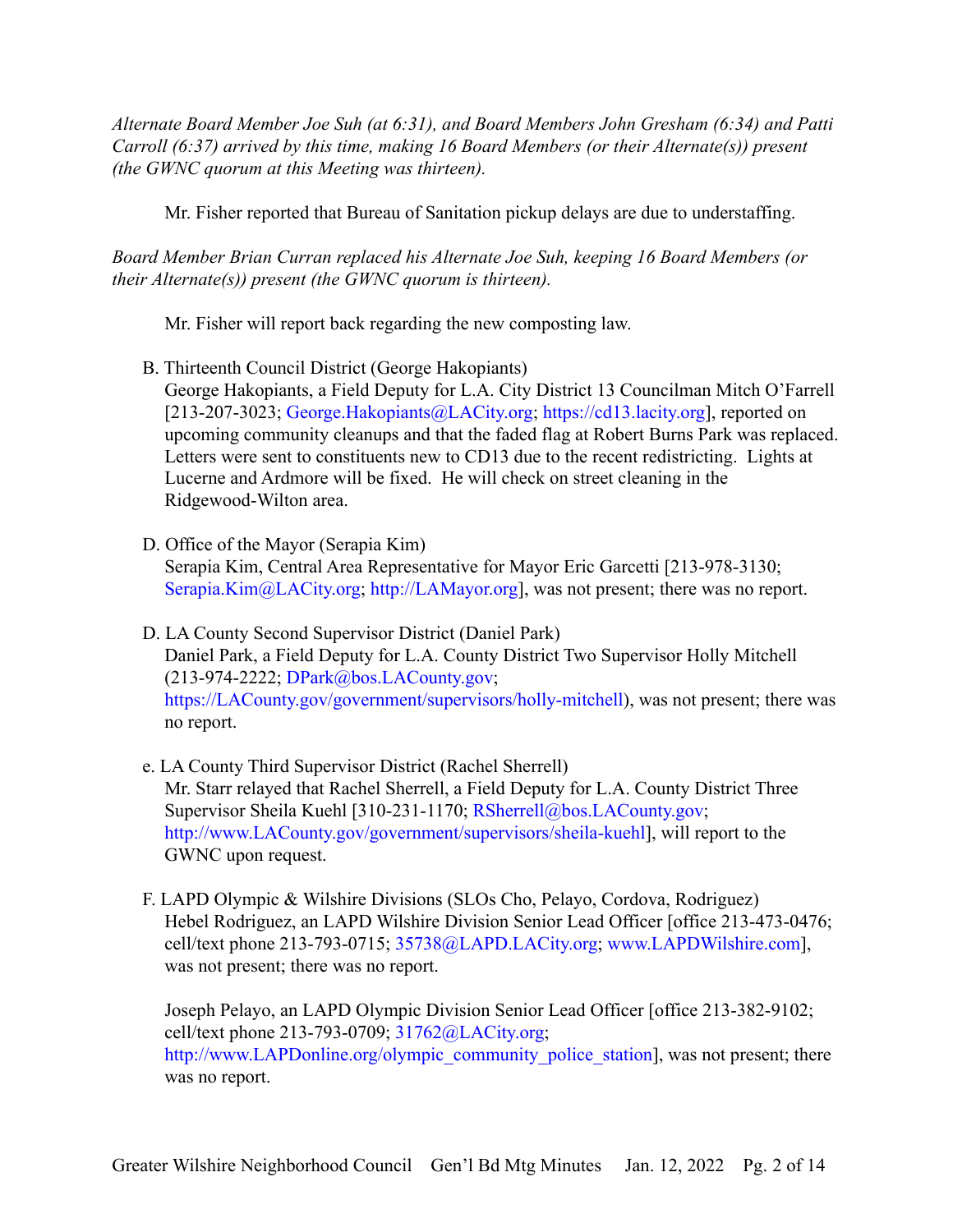- G. Department of Neighborhood Empowerment (John Darnell) John Darnell, a Neighborhood Council Advocate, L.A. Dept. of Neighborhood Empowerment (DONE) [213-978-1551; [John.Darnell@LACity.org](mailto:John.Darnell@LACity.org); [www.EmpowerLA.org](http://www.empowerla.org)], reported on upcoming events. Ms. DeVore volunteered to be in a Neighborhood Councils elections group.
- H. Other Government Representatives There were no other reports at this time.

# **III. GWNC LIAISON REPORTS**

- A. LADWP (Jack Humphreville) Mr. Humphreville reported on LADWP legal matters. Tiers 3 and 4 rates will greatly increase.
- B. Budget Representatives (Jack Humphreville / Julie Stromberg)

Mr. Humphreville reported for the Budget Advocates [[http://BudgetAdvocates.org](http://budgetadvocates.org) or [http://ncbala.com](http://ncbala.com/)] that City departments submitted their annual budgets. The City projects a \$260 million deficit; he was concerned that the City reserve budget might be used. He reported on City legal matters.

C. LANCC (Max Kirkham)

Stakeholder Mr. Kirkham reported that the LANCC [the Los Angeles Neighborhood Councils Coalition; [LANCC@EmpowerLA.org;](mailto:LANCC@EmpowerLA.org) [www.LANCC.org\]](http://www.lancc.org) meeting was canceled; it meets on first Saturdays – the next will be February  $5<sup>th</sup>$  at 10:00 a.m.

D. Public Works Liaison (Hayden Ashworth)

Mr. Ashworth reported that, from February thru March from 8:00 p.m.-8:00 a.m., work will be done on Wilshire Blvd. from Fairfax to LaBrea. Mr. Starr noted that questions can be sent to [PublicWorks@GreaterWilshire.org](mailto:PublicWorks@GreaterWilshire.org).

E. Homelessness Liaison (Vacant)

Mr. Kirkham reported that the annual Homeless Count needs more volunteers; contact [President@GreaterWilshire.org](mailto:President@GreaterWilshire.org). GreaterWilshire.org/count forwards to a sign-up page.

- F. Other Liaisons No other Liaison reports were made.
- G. Alliances Mr. Kirkham reported on the GLBTQ Alliance ([https://glbtqalliance.com\)](https://glbtqalliance.com).

# **IV. GENERAL PUBLIC COMMENT ON NON-AGENDA ITEMS**

Mr. Kirkham commented that the GLBTQ Alliance will, at its January  $31<sup>st</sup>$  meeting, elect new officers. Stakeholder Tommy Atlee supported City Council candidate Scott Epstein,

# **V. OFFICER REPORTS**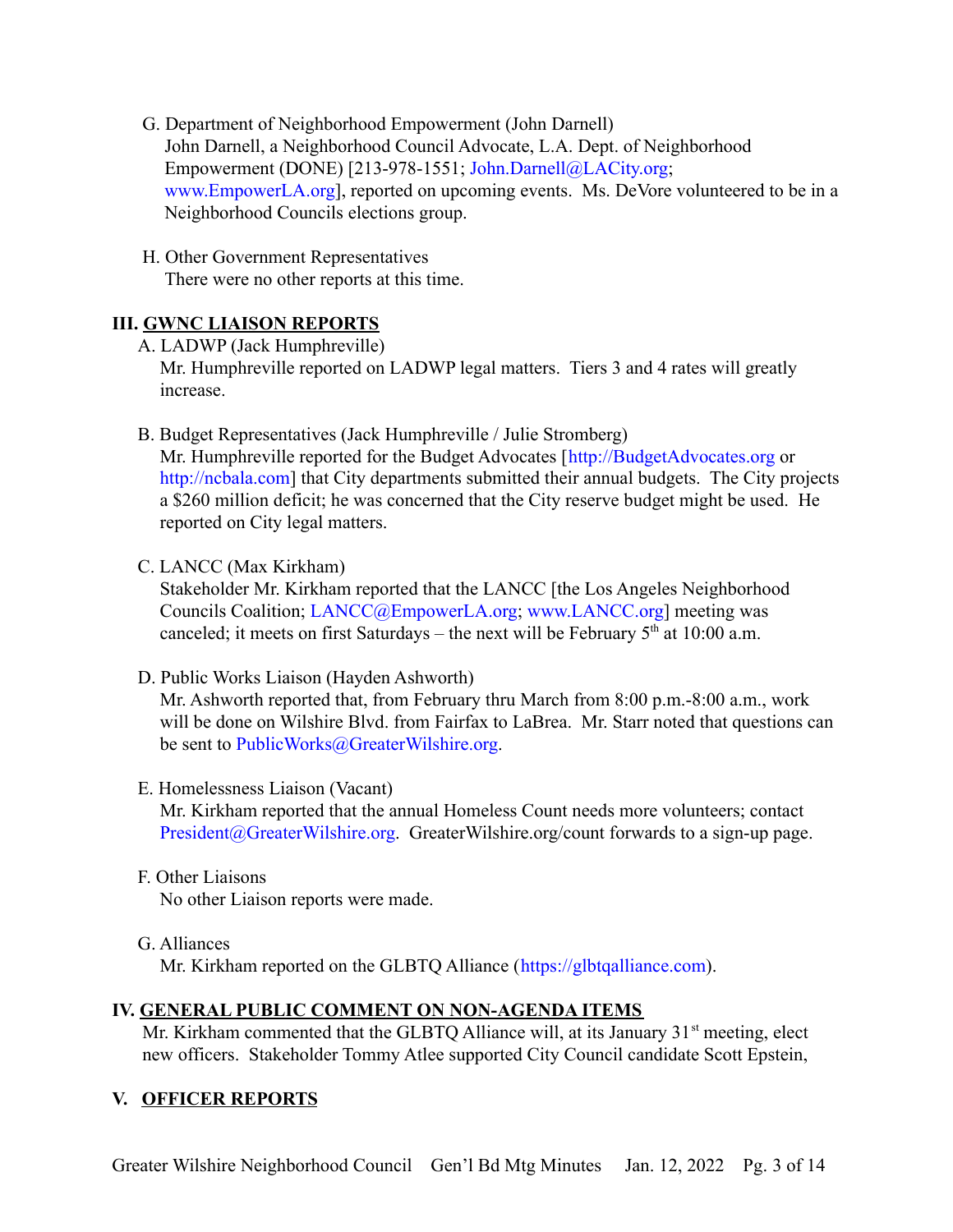A. President's Report

Mr. Starr reported that the GWNC is transitioning to a new Webmaster; the City is reviewing the contract. Also, there now is a new "Ad Hoc" Committees website tab.

- B. Treasurer's Report (Discussion and Possible Action). Please refer to MER in the Supporting Documents folder (https://greaterwilshire.org/bddocs/).
	- 1. Motion to Approve Monthly Expenditure Report (MER) for November 2021. Checks
		- 11/2 James Stewart Parliamentarian \$600 for July
		- 11/2 James Stewart Parliamentarian \$550 for August

Card Expenses 11/3 Public Storage \$160.00 + 11/09 Larchmont Chronicle November \$188 11/18 Facebook \$25 11/19 Facebook \$25 11/20 Facebook \$23 11/30 Lloyd Staffing DL Minutes \$442.58

Ms. Carroll reviewed the above.

**FUNDING MOTION** (by Ms. Carroll, seconded by Ms. Roberts): The Greater Wilshire Neighborhood Council approves its Monthly Expenditure Report for November 2021.

*Board Member Bindhu Varghese arrived at this time (7:33), making 17 Board Members present online (the GWNC Board quorum was thirteen).*

**FUNDING MOTION PASSED** unanimously by a roll call vote of the 15 eligible voters present with all 15 in favor ("Yes" or "Aye") (Appel, Ashworth, Carpenter, Carroll, Chvatal, D'Atri, DeVore, Gilbert, Gresham, Lee, Roberts, Smith, Starr, Varghese and Winther); zero opposed; zero abstained. Two were ineligible (Curran and Genewick) to vote due to not having current Ethics Training and/or Funding Training and/or not having signed the Code of Conduct.

2. Motion to Approve Individual Expenses Listed in the November 2021 MER.

**FUNDING MOTION** (by Ms. Carroll, seconded by Mr. Smith): The Greater Wilshire Neighborhood Council approves the individual expenditures it made in November 2021.

**FUNDING MOTION PASSED** unanimously by a roll call vote of the 15 eligible voters present with all 15 in favor ("Yes" or "Aye") (Appel, Ashworth, Carpenter, Carroll, Chvatal, D'Atri, DeVore, Gilbert, Gresham, Lee, Roberts, Smith, Starr, Varghese and Winther); zero opposed; zero abstained. Two were ineligible (Curran and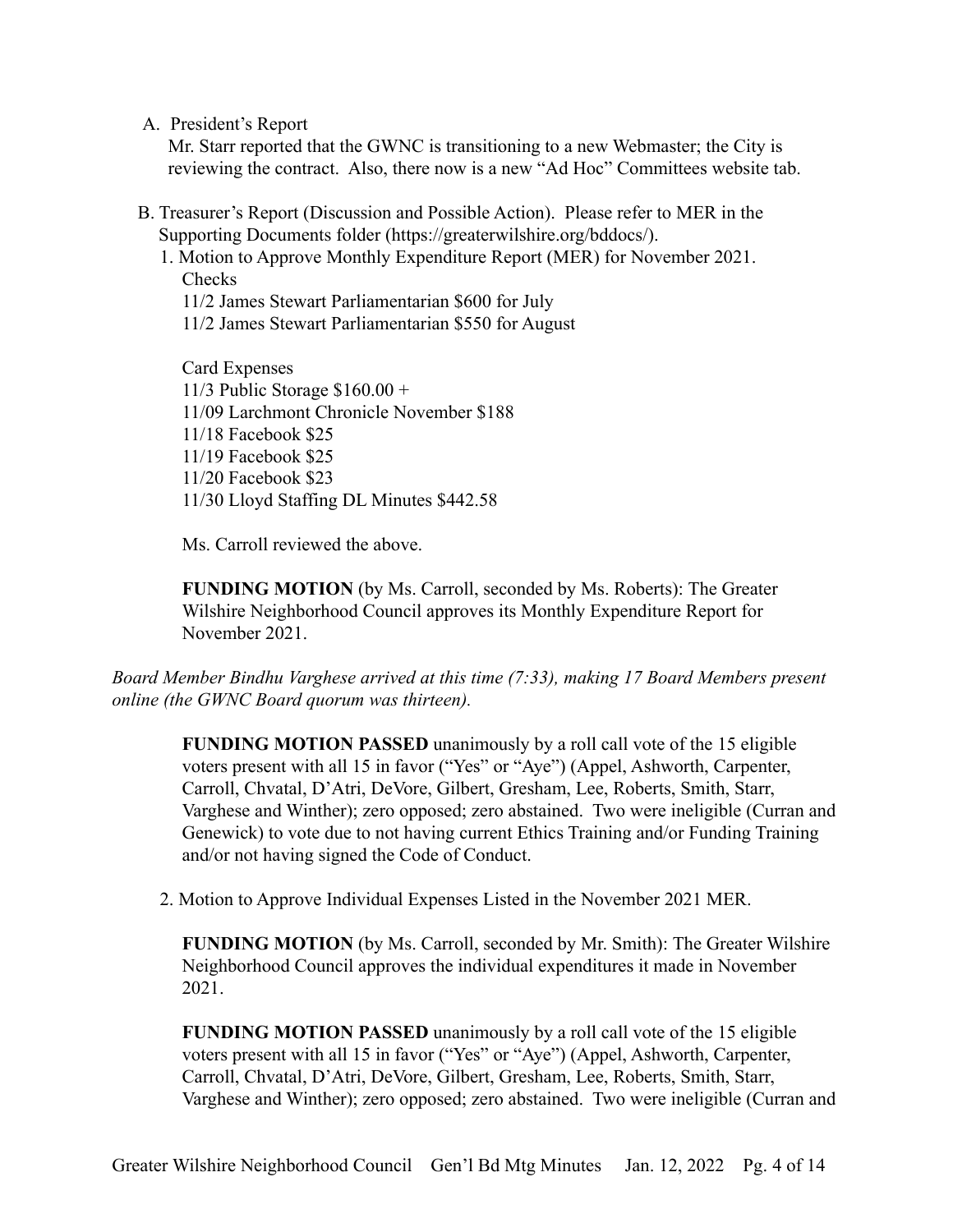Genewick) to vote due to not having current Ethics Training and/or Funding Training and/or not having signed the Code of Conduct.

3. Motion to Approve Monthly Expenditure Report (MER) for December 2021. **Checks** 12/2 James Stewart Parliamentarian \$600 for June

Card Expenses 12/3 Public Storage \$160 12/14 Facebook \$25 12/21 Facebook \$35 12/23 Facebook \$35 12/26 Facebook \$50

Ms. Carroll reviewed the above and confirmed that Mr. Stewart was paid only once for each month's work, and that the above was the final payment.

**FUNDING MOTION** (by Ms. Carroll, seconded by Mr. Smith): The Greater Wilshire Neighborhood Council approves its Monthly Expenditure Report for December 2021.

**DISCUSSION**: Mr. Gresham encouraged asking Public Storage if they would discount the rate.

**FUNDING MOTION PASSED** unanimously by a roll call vote of the 15 eligible voters present with all 15 in favor ("Yes" or "Aye") (Appel, Ashworth, Carpenter, Carroll, Chvatal, D'Atri, DeVore, Gilbert, Gresham, Lee, Roberts, Smith, Starr, Varghese and Winther); zero opposed; zero abstained. Two were ineligible (Curran and Genewick) to vote due to not having current Ethics Training and/or Funding Training and/or not having signed the Code of Conduct.

4. Motion to Approve Individual Expenses Listed in the December 2021 MER.

**FUNDING MOTION** (by Ms. Carroll, seconded by Mr. Smith): The Greater Wilshire Neighborhood Council approves the individual expenditures it made in December 2021.

**FUNDING MOTION PASSED** unanimously by a roll call vote of the 15 eligible voters present with all 15 in favor ("Yes" or "Aye") (Appel, Ashworth, Carpenter, Carroll, Chvatal, D'Atri, DeVore, Gilbert, Gresham, Lee, Roberts, Smith, Starr, Varghese and Winther); zero opposed; zero abstained. Two were ineligible (Curran and Genewick) to vote due to not having current Ethics Training and/or Funding Training and/or not having signed the Code of Conduct.

5. Review of past Board Expenses that Will Appear on the January 2022 MER Larchmont Chronicle - Dec \$188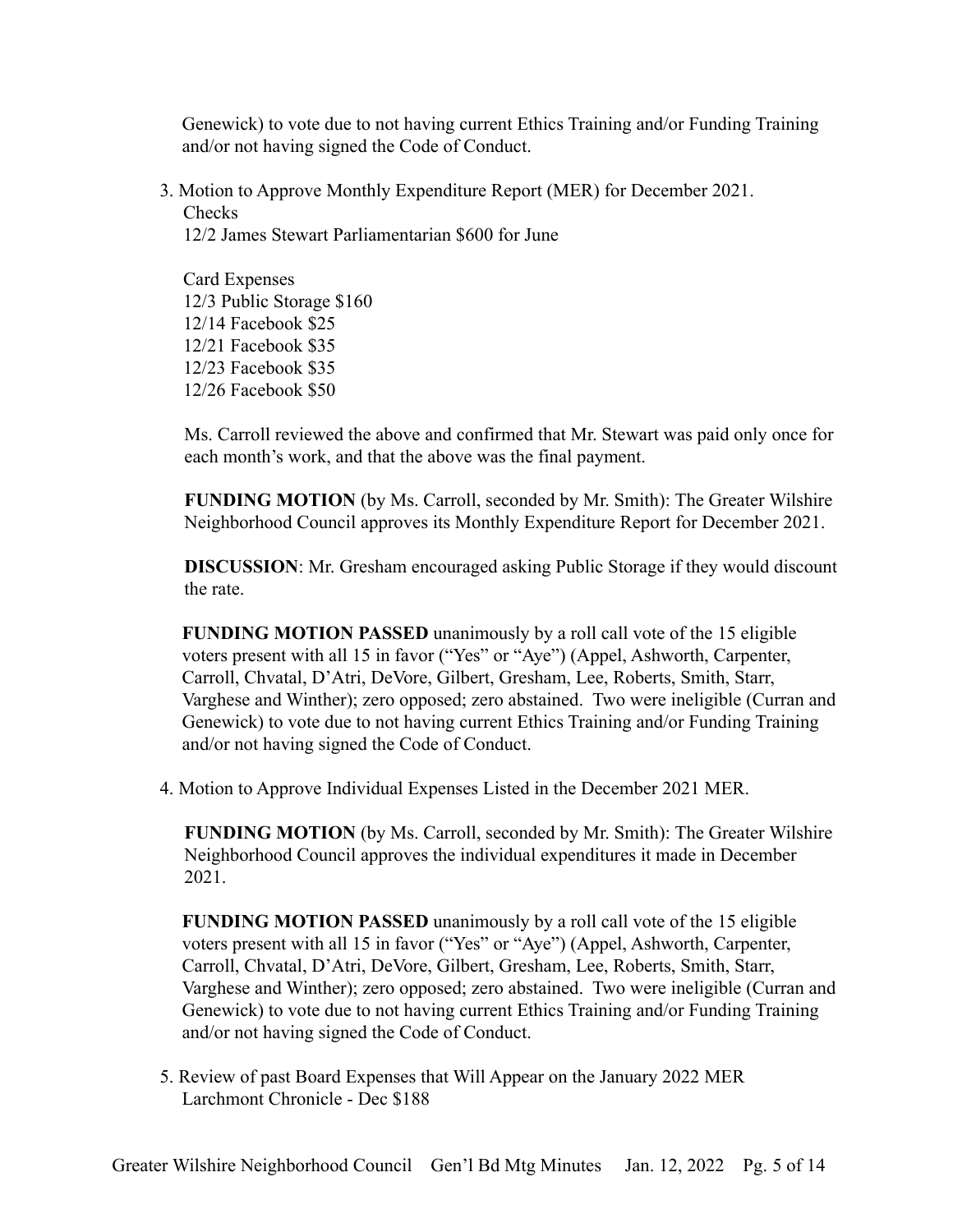Lloyd Staffing – TBD

Ms. Carroll reviewed the above.

- C. Vice-President's Report Mr. D'Atri had no report.
- D. Secretary's Report Ms. DeVore reminded Board Members who haven't done so to complete anti-bias training. Mr. Darnell will report back on the penalty for not completing it.

## **VI. ADMINISTRATIVE ITEMS** (Discussion and Possible Action).

A. Adoption of December 8, 2021 General Board Meeting Minutes.

**MOTION** (by Ms. DeVore, seconded by Mr. D'Atri): The Greater Wilshire Neighborhood Council approves the Minutes of its December 8, 2021 General Meeting as written.

**MOTION PASSED** unanimously by consent; zero opposed; zero abstained.

- B. Board Member and Board Alternate Administration
	- 1. Board Director Vacancies: Area 8 Melrose (may appoint from 02/22/2022)

Mr. Starr noted the above and that Mr. Hauck resigned. He will agendize for the March Board Meeting appointment of a Member and an Alternate. The current terms are expected to end in July 2023. Email [Secretary@GreaterWilshire.org](mailto:Secretary@GreaterWilshire.org) to apply.

2. Board Alternate Vacancies: Area 4 - Fremont Place, Area 6 - La Brea-Hancock, Area 7 - Larchmont Village, Area 8 - Melrose (may appoint from 02/19/2022), Area 9 - Oakwood/Maplewood/St. Andrews, Area 11 - Sycamore Square, Area 12 - Western-Wilton. Qualified Stakeholders interested in serving as a replacement Director or Alternate are invited to contact secretary@greaterwilshire.org for more information. (GWNC Bylaws Article V. Section 6): "Any qualified Stakeholder interested in serving as such a replacement Director or Alternate shall submit a written application to the Secretary within forty-five (45) days after the date a replacement seat becomes open. After the lapse of forty-five (45) days, the Secretary shall forward the names of all applicants to the Board. The Board shall have discretion to appoint the replacement from the applicants or among any other qualified Stakeholders." a) Nominations, Motions to Appoint

Mr. Starr noted the above. Mr. D'Atri nominated former Board MemberAlternate Vince Cox as Area 7 - Larchmont Alternate; Mr. Cox had already indicated to Mr. D'Atri that he (Mr. Cox) would accept the nomination.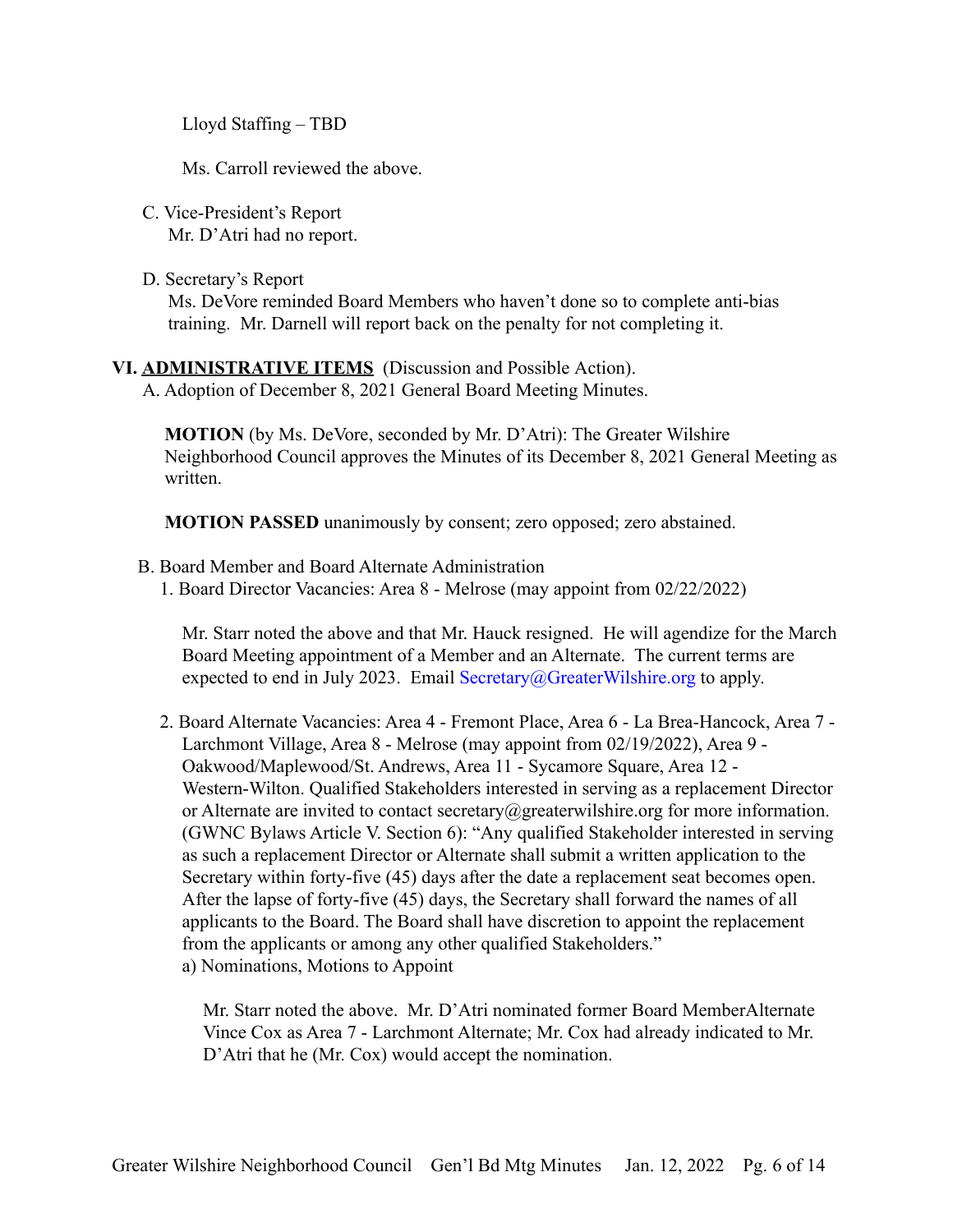**MOTION** (by Mr. Gilbert, seconded by Mr. Gresham): The Greater Wilshire Neighborhood Council appoints Vince Cox to the Area 7 - Larchmont Alternate Seat.

**MOTION PASSED** by a roll call vote of the 17 eligible voters present with 16 in favor ("Yes" or "Aye") (Appel, Ashworth, Carpenter, Carroll, Chvatal, Curran, D'Atri, DeVore, Genewick, Gilbert, Gresham, Lee, Roberts, Smith, Varghese and Winther); zero opposed; one abstained (the GWNC counts abstentions as neither "yes" votes or "no" votes) (Starr).

#### *The next Agenda Item addressed was Item #VII. A*

3. No Confidence Vote / Poor Attendance

a) DESCRIPTION: Under Article V, Section 7 of the GWNC Bylaws: "'Poor Attendance' is when a Director misses three (3) consecutive Board meetings. If a Director misses three (3) consecutive Board meetings, the Director shall be deemed suspended, and shall not be entitled to vote or speak on any matter except as provided in this paragraph. The Secretary shall then have the matter placed on the agenda for a vote of the Board at the next regular meeting of the Board. A vote of "No Confidence" by two-thirds (2/3) of the entire number of the Board shall be necessary to remove the identified Board member forthwith. The Director who is the subject of the removal action shall not take part in the vote on the matter, but will be allowed to speak at the Board meeting prior to the vote. If an adequate number of Board Directors are not present to pass a motion for removal, the matter shall be placed on the agenda for the next regular meeting, and every meeting thereafter, until such time as a vote is taken. A Board-approved removal under this section shall be effective upon passage, and the Director's position shall be deemed vacated. The suspension of a Director pursuant to this section shall remain in effect until (a) his or her removal becomes effective, or (b) a vote of "No Confidence" on his or her removal fails, or (c) his or her term expires." The GWNC Area 13 Representative was absent from consecutive GWNC Regular Board Meetings on October 13, 2021, November 10, 2021, and December 8, 2021.

Mr. Starr explained need, that Mr. Duggan has not attended since at least last June, and that there was no reply from Mr. Duggan to multiple multimedia attempts to contact him. Mr. D'Atri said "it's clear that the person has stopped participating."

b) Possible Motion: The GWNC removes from the Board its Area 13 Representative, Michael Duggan, by a vote of no confidence, due to poor attendance.

**MOTION** (by Mr. D'Atri, seconded by Mr. Smith): The Greater Wilshire Neighborhood Council removes from the Board its Area 13 Representative, Michael Duggan, by a vote of no confidence, due to poor attendance.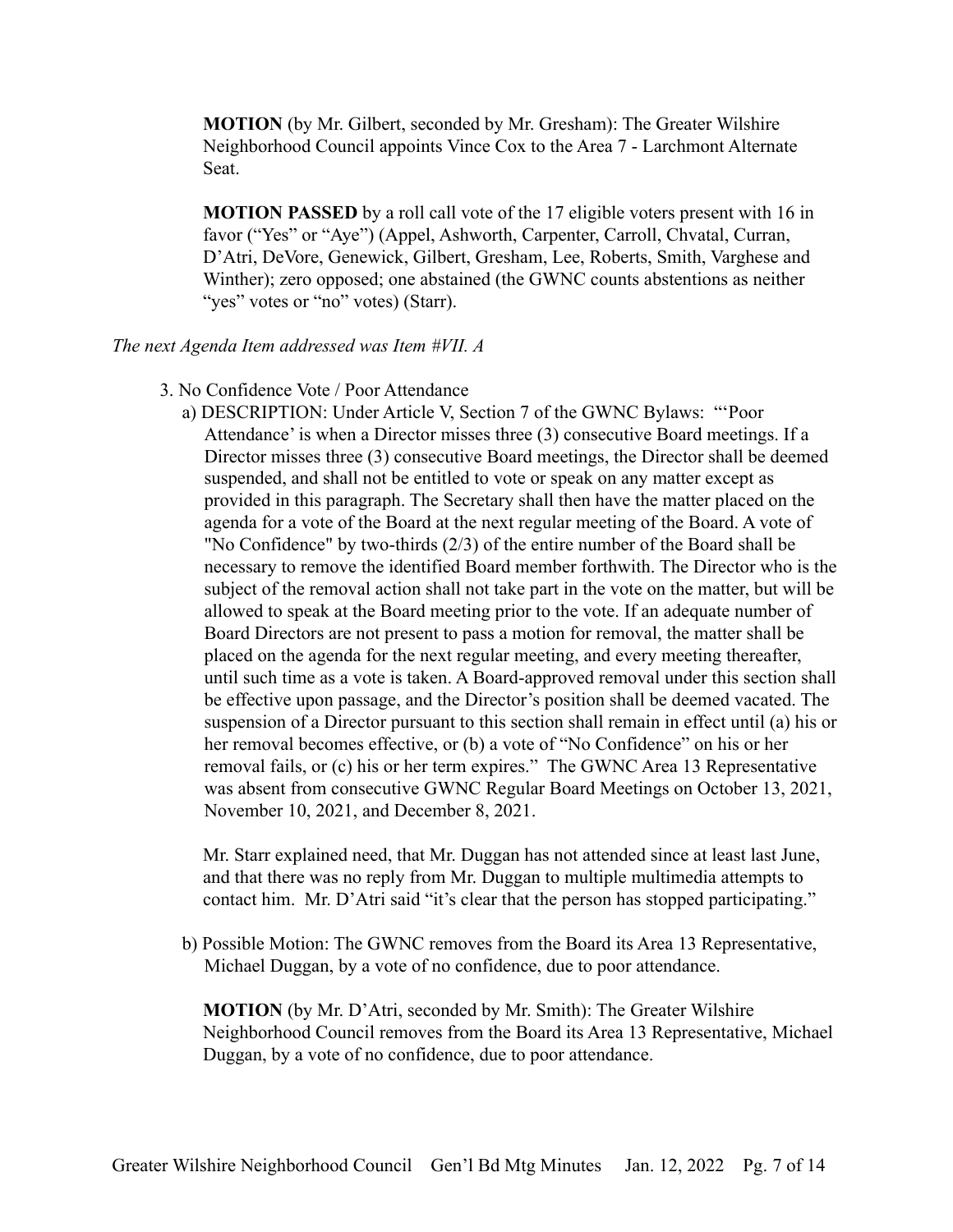**DISCUSSION**: Mr. Starr further explained work to contact Mr. Duggan. DONE was notified and "the City Attorney consulted on this." Stakeholder Kate Corsmeier supported elevating Mr. Gresham to replace Mr. Duggan.

**MOTION PASSED** by a roll call vote of the 17 eligible voters present with 16 in favor ("Yes" or "Aye") (Ashworth, Carpenter, Carroll, Chvatal, Curran, D'Atri, DeVore, Genewick, Gilbert, Gresham, Lee, Roberts, Smith, Starr, Varghese and Winther); zero opposed; one abstained (the GWNC counts abstentions as neither "yes" votes or "no" votes) (Appel).

Mr. Starr declared that Michael Duggan was now removed and that John Gresham was now the Area 13 Representative

- 4. Board Training Requirements: All board directors and alternates must complete ethics and funding training in order to vote on funding motions before the board. The training courses and instructions can be found at http://empowerla.org/boardmembers/.
	- a) The following people have not yet completed the REQUIRED anti-bias (ABLE) training: Varghese, Duggan, Genewick, Curran, Davar, Tamayo, Lloyd, Cantor.

The above was noted.

- b) The following Board Members and Alternates are shown on https://empowerla.org/gwnc/ as NOT having completed Ethics and/or Funding and are NOT eligible to vote on financial matters:
	- Mike Genewick (Funding)
	- Brian Curran (Ethics)
	- Julie Stromberg (Funding)
	- Zubin Davar (Ethics, Funding)

Mr. Starr noted the above.

c) Check EmpowerLA.org/GWNC for your training expirations.

Mr. Starr noted the above.

5. Liaison and Alliance Appointments - see https://empowerla.org/liaison/.

There were no appointments at this time.

E. Code of Conduct Policy - Board Members and Alternates are required to read and sign the Neighborhood Council Code of Conduct Policy (<http://empowerla.org/code-of-conduct> for online version) within 30 days of their election or appointment. The following Board Members or Alternates have not completed their Code of Conduct Policy Statement: [none].

It was confirmed that all Board Members and Alternates are current.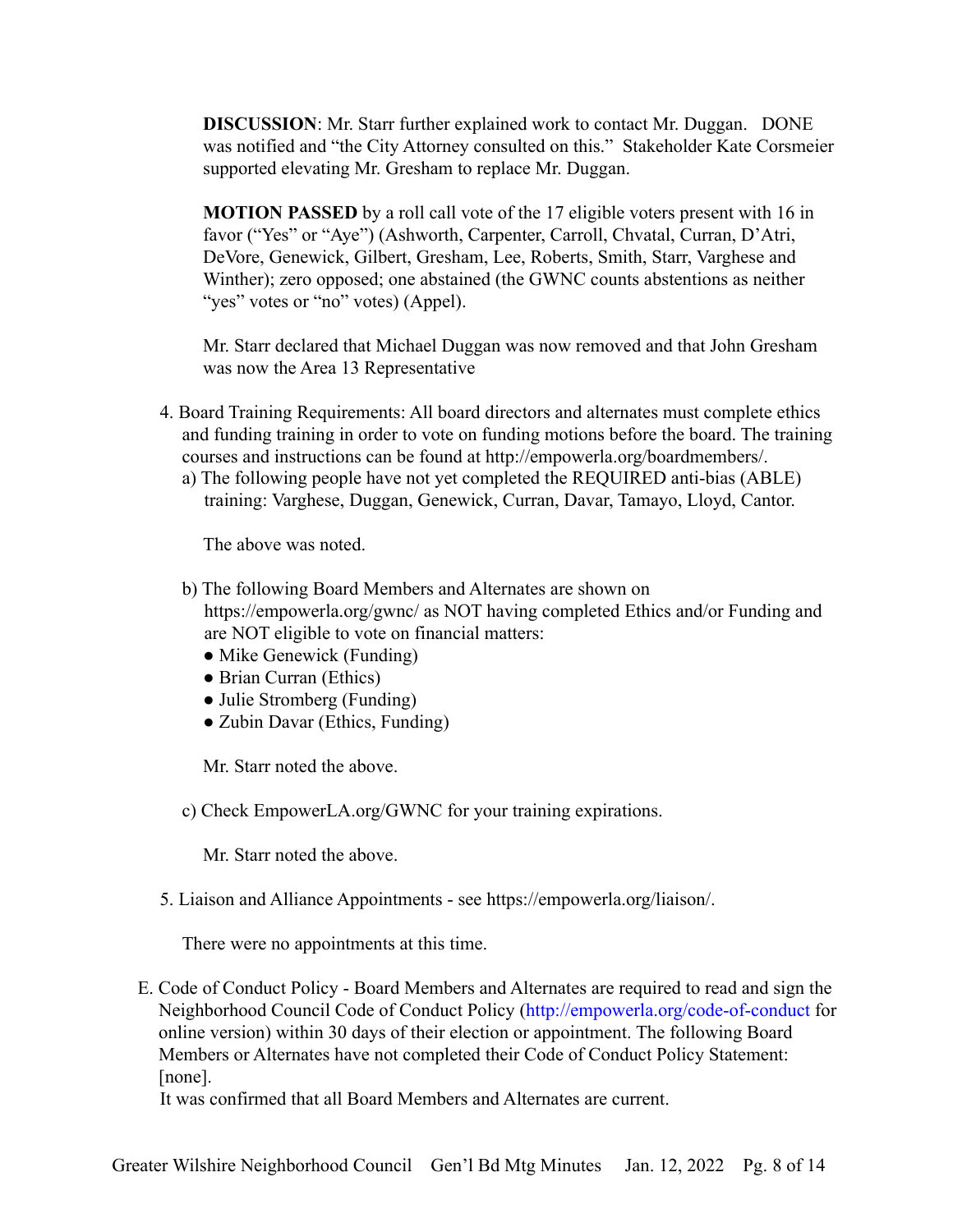## **VII. AD HOC COMMITTEES** (Discussion and possible action)

- A. NPG Committee (Julie Stromberg)
	- 1. Report of the Chair Ms. Stromberg noted that the application time closed on December 31st.
	- 2. Review of applicants, invitation for applicants to present
		- a) Wilshire Crest b) Wilshire Library c) Anderson Munger YMCA
		- d) LAUNCH

Ms. Stromberg noted that "b) Wilshire Library" is the "Friends of the Wilshire Library." All four applicants were invited in writing to present at this meeting.

Liz Fuller, President of the Wilshire Crest PTA and who applied for a grant to fund the school's garden, spoke. She listed other grants they've received over the years and reported that students, teachers and parents love the program, which educates about gardening, cooking and nutrition. It costs \$6,500 per year; the school pays for half, the PTA raises other half. They are applying for a \$1,350 Neighborhood Purposes Grant and have fundraisers planned.

Ruth Silveira, President of Friends of Wilshire Library ("FoWL"), a non-profit organization, spoke. She described previous FoWL grants, including for a garden. The NPG would be "to frame eight photographs" of historical value of the surrounding community that would replace posters installed in the 1990's in the Community Room. They annually would switch the photos for others. They are asking for a \$1,126.80 NPG and would acknowledge GWNC funding.

James Panozzo, Founder and Executive Director of LAUNCH LA (LaunchLA.org), explained their 19-year "free music and art festival" and 170 S. LaBrea gallery. Their last event was "a drive-in dance program" at the Farmers Market. Their March 19<sup>th</sup> event will have three bands and two dance companies and a \$2,500 cost. They applied for a \$1,000 NPG and would acknowledge the grant on their website. They are applying for a matching grant from the L.A. Cultural Affairs Department. Ms. Stromberg explained that an NPG recipient must "serve the community."

No Motion was made or vote taken.

### B. Governance Committee (Charles D'Atri)

Mr. D'Atri reported that the Committee met twice since the last Board meeting. They discussed needed changes. Their next meeting will be January 17th.

*The next Agenda Item addressed was Item #VI. B. 3*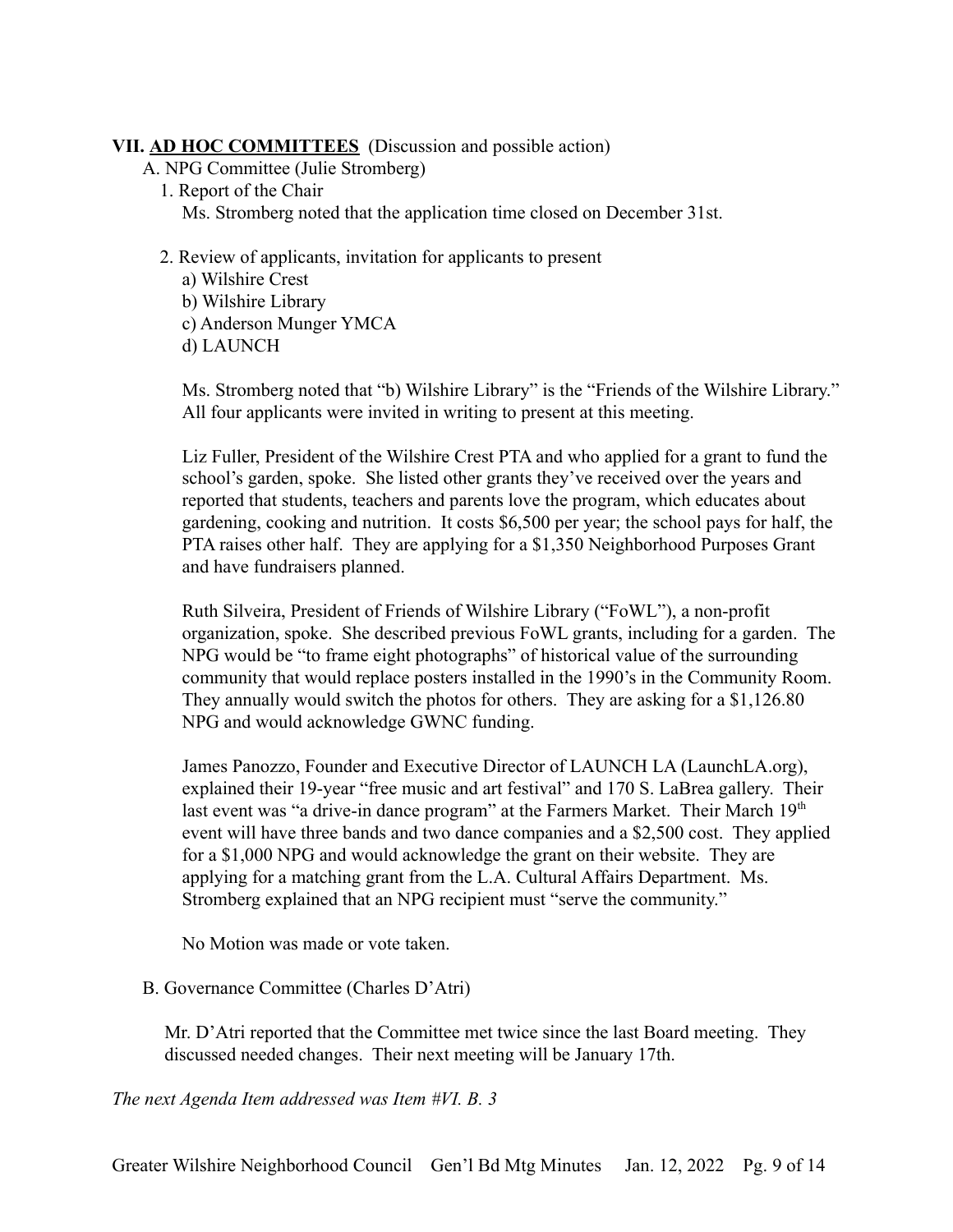**VIII. OUTREACH COMMITTEE** (Discussion and Possible Action) (Chair: Colette Amin). A. Upcoming Outreach Committee Meeting. The next regular GWNC Outreach Committee Meeting will be on Tuesday, January 18, 2022 at 7:30 PM via Zoom ID #982 7679 1581.

Mr. Starr noted the above for Ms. Amin.

**IX. LAND USE COMMITTEE** (Discussion and Possible Action) (Chair-Elect: Brian Curran) A. Report on the December 21, 2021 Land Use Committee Meeting.

Mr. Curran noted the below projects.

B. Consent Calendar: a single motion approves the following items (IX.B.1.-4.) without board discussion. Any Board Member may ask that any item be removed from the consent calendar and voted on separately.

Mr. Starr explained Consent Calendar Motions and Mr. Curran noted the below projects. Mr. Gresham requested and it was agreed to pull Item #4. Mr. Starr requested and it was agreed to pull #s 2 and 3. Therefore, there was no Consent Motion.

[*The following sub-section first paragraphs are copied from the Agenda.*]

1. 520 N St. Andrews Pl.: (Manuel Aviles) Replace single-family dwelling and garage with two 3-story duplexes. Demolition Pre-Inspection Application no. B21LA19718/21019-10000-04193, Building Application no. 21010-10000-06514. No case #'s. Zoning R3-1. Oakwood/Maplewood/St. Andrews Square – Area 9. Motion: That the Greater Wilshire Neighborhood Council [see the below Motion].

Mr. Curran noted that the developer didn't reply to an invitation to present.

**MOTION** (by Mr. D'Atri, seconded by Ms. Roberts): The Greater Wilshire Neighborhood Council opposes the replacement of the single-family dwelling and garage with two 3-story duplexes for the project located at 520 N St. Andrews Pl. because the developer was requested, but declined, to appear and present to the Committee.

**MOTION PASSED** by a roll call vote of the 17 eligible voters present with 15 in favor ("Yes" or "Aye") (Appel, Ashworth, Carpenter, Carroll, Chvatal, Curran, D'Atri, DeVore, Genewick, Gilbert, Gresham, Roberts, Smith, Varghese and Winther); zero opposed; two abstained (the GWNC counts abstentions as neither "yes" votes or "no" votes) (Lee and Starr).

*Ms. Lee recused from voting (self-declared as/was declared ineligible to participate in or vote on a Motion(s) in this Item due to a possible or known conflict of interest [she works with the developer]) and was muted and put on hold at this time, making as many as 16 Board Members*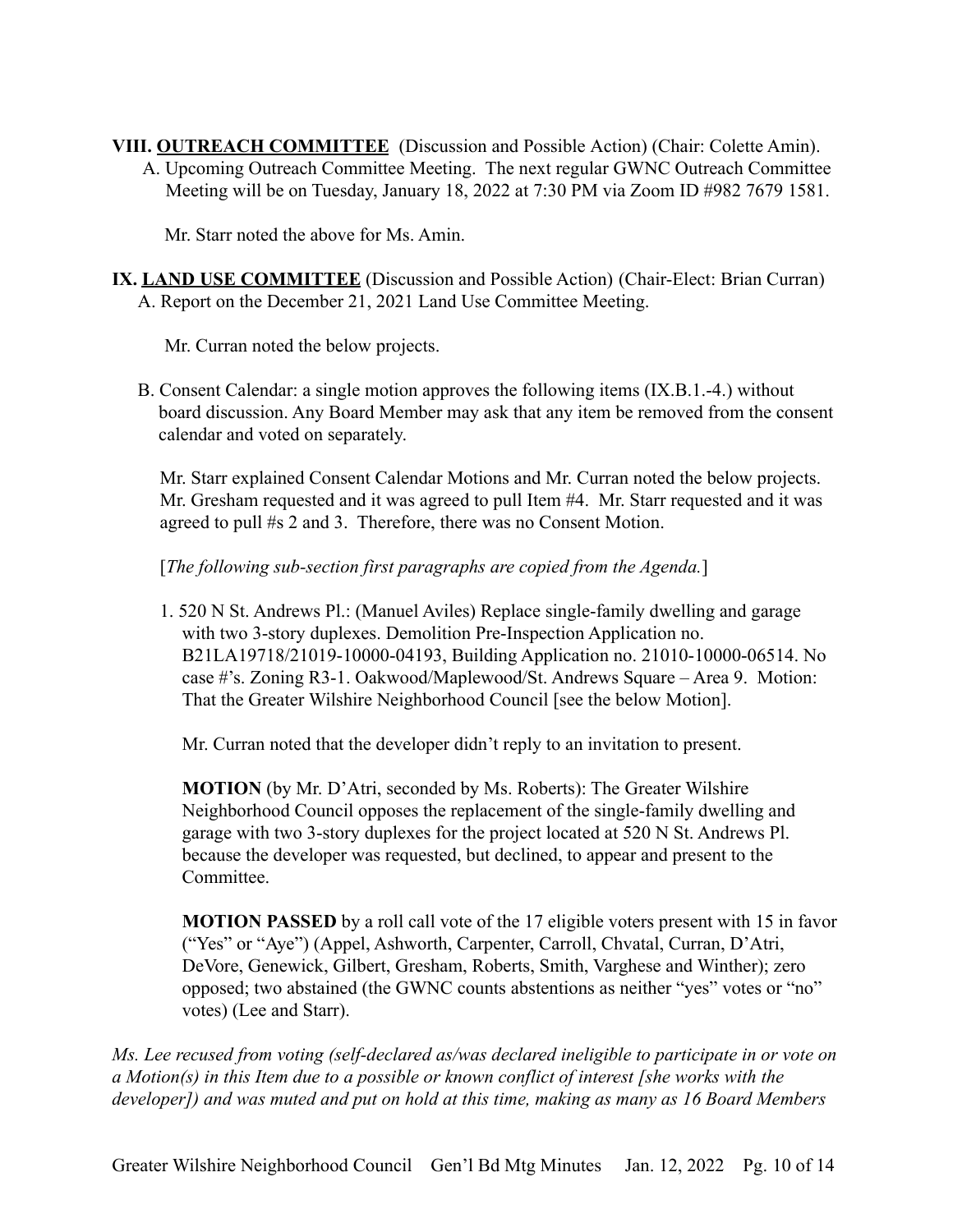*(or their Alternate(s)) present online and eligible to vote (the GWNC Board quorum was thirteen). Recusing is not the same as abstaining from voting, which is declining to vote "yes" or "no."*

2. 975, 977, 981, 987 S. Manhattan Pl.: (Allen Park, Garrett Lee) Replace vacant parking lot with seven-story multifamily residential building with 6 levels of residential over ground floor parking/lobby level and two levels of subterranean parking. Amenities include fitness center, pool deck, club room, and roof deck. Tier 3 TOC. Case # DIR-2021-9356-TOC-SPR-HCA and ENV-2021-9357-EAF. Zoning R4-1. Country Club Heights - Area 3. Motion: That the Greater Wilshire Neighborhood Council [see the below Motion].

It was noted that "75" S. Manhattan Pl. s/b "975" S. Manhattan Pl.

**MOTION** (by Ms. Roberts, seconded by Ms. Chvatal): The Greater Wilshire Neighborhood Council opposes the replacement of vacant parking lot with seven-story multifamily residential building with 6 levels of residential over ground floor parking/lobby level and two levels of subterranean parking for the project located at 75, 977, 981, 987 S. Manhattan Pl. because the developer was requested, but declined, to appear and present to the Committee.

**MOTION PASSED** by a roll call vote of the 16 eligible voters present with 15 in favor ("Yes" or "Aye") (Appel, Ashworth, Carpenter, Carroll, Chvatal, Curran, D'Atri, DeVore, Genewick, Gilbert, Gresham, Roberts, Smith, Varghese and Winther); zero opposed; one abstained (the GWNC counts abstentions as neither "yes" votes or "no" votes) (Starr). One recused (Lee).

3. Ghost Kitchens / Emerging Business Model / Co-Living / Residential Facilities / Undefined Land Use: (Zoning Code, CF 21-0665). Motion by Paul Koretz to define Land Uses for Co-Living and Ghost Kitchens. Motion: That the Greater Wilshire Neighborhood Council support the motion by Councilmember Koretz to define Land Uses for Co-Living and Ghost Kitchens, Council File 21-0665.

*Ms. Lee's recusal ended and she was unmuted and logged back in to the video at this time, making 17 Board Members present online and eligible to vote (the GWNC Board quorum was thirteen).*

It was agreed to add the wording "by filing a CIS in favor of Council File 21-0665" to the Motion.

**MOTION** (by Ms. Roberts, seconded by Ms. DeVore): The Greater Wilshire Neighborhood Council supports the motion by Councilmember Koretz to define Land Uses for Co-Living and Ghost Kitchens, Council File 21-0665, by filing a CIS in favor of Council File 21-0665.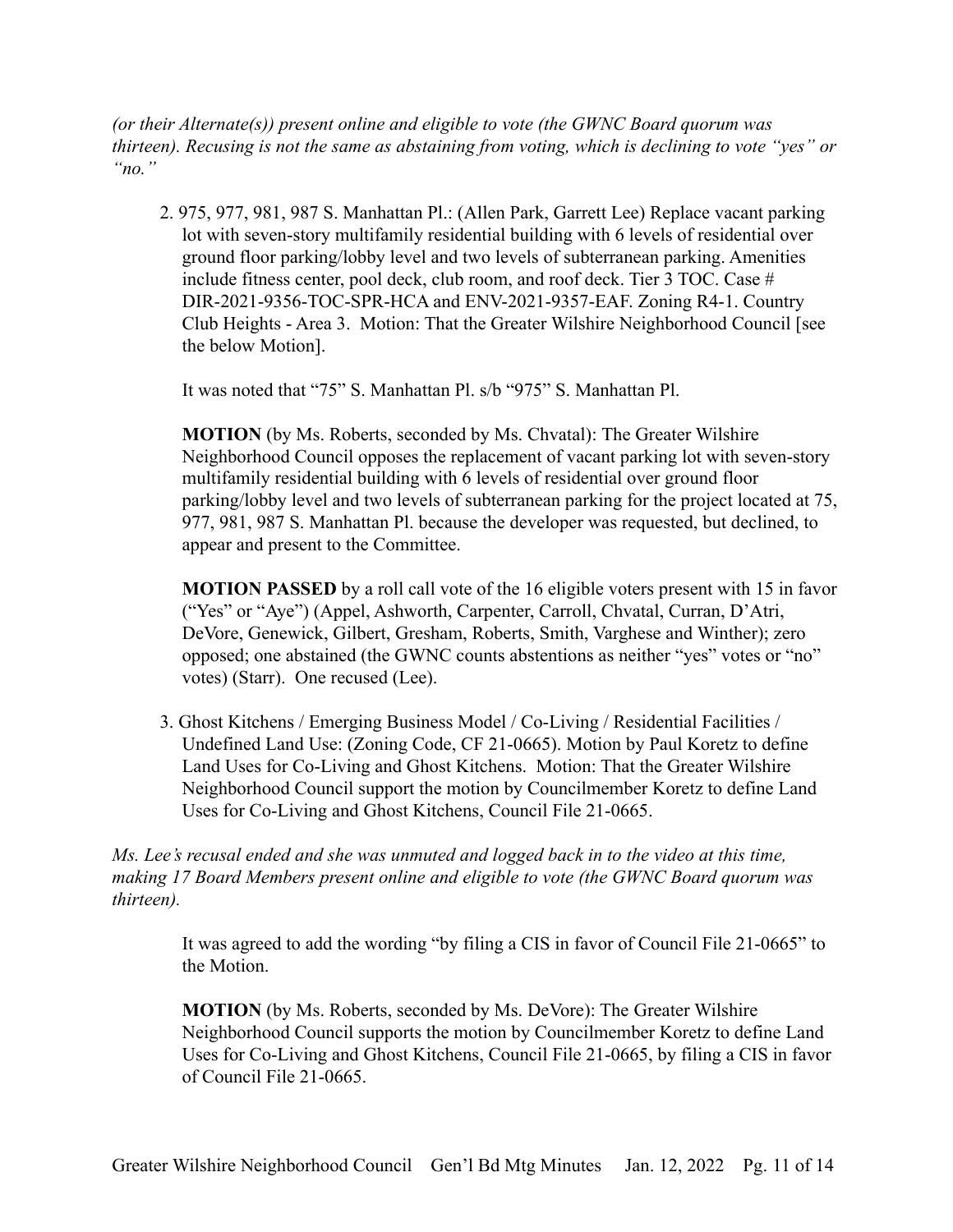**MOTION PASSED** unanimously by a roll call vote of the 17 eligible voters present with all 17 in favor ("Yes" or "Aye") (Appel, Ashworth, Carpenter, Carroll, Chvatal, Curran, D'Atri, DeVore, Genewick, Gilbert, Gresham, Lee, Roberts, Smith, Starr, Varghese and Winther); zero opposed; zero abstained.

4. Motion: That the Greater Wilshire Neighborhood Council confirm GWNC Board Director Brian Curran to be Chair of the Land Use Committee.

**MOTION** (by Mr. Gresham, seconded by Mr. Smith): The Greater Wilshire Neighborhood Council appoints GWNC Board Director Brian Curran to be Chair of the Land Use Committee.

**DISCUSSION**: Mr. Gresham noted that the Committee recommended Mr. Curran's appointment. Mr. Kirkham offered to help Mr. Curran.

**MOTION PASSED** by a roll call vote of the 17 eligible voters present with 16 in favor ("Yes" or "Aye") (Appel, Ashworth, Carpenter, Carroll, Chvatal, Curran, D'Atri, DeVore, Genewick, Gilbert, Gresham, Lee, Roberts, Smith, Varghese and Winther); zero opposed; one abstained (the GWNC counts abstentions as neither "yes" votes or "no" votes) (Starr).

C. Next GWNC Land Use Committee Meeting will be held Tuesday, January 25, 2022, 6:30 p.m. via Zoom ID #915 2786 9326

Mr. Curran noted the above.

**X. RESILIENCE COMMITTEE** (Discussion and Possible Action) (Chair: Gary Gilbert) A. Report on the January 5, 2022 Resilience Committee Meeting

Mr. Gilbert reported that the Committee welcomed new Members April Hannon and Jen DeVore.

- B. Committee Membership
	- 1. Possible Motion to add Jennifer DeVore and April Hannon as board member committee members and to add Anne Loveland as a stakeholder committee member of the Resilience Committee.

**MOTION** (by Mr. Gilbert, seconded by Mr. Carpenter): The Greater Wilshire Neighborhood Council adds Jennifer DeVore and April Hannon as Board Member Committee Members and adds Anne Loveland as a Stakeholder Committee Member of the Resilience Committee.

**MOTION PASSED** unanimously by a roll call vote of the 17 eligible voters present with all 17 in favor ("Yes" or "Aye") (Appel, Ashworth, Carpenter, Carroll, Chvatal,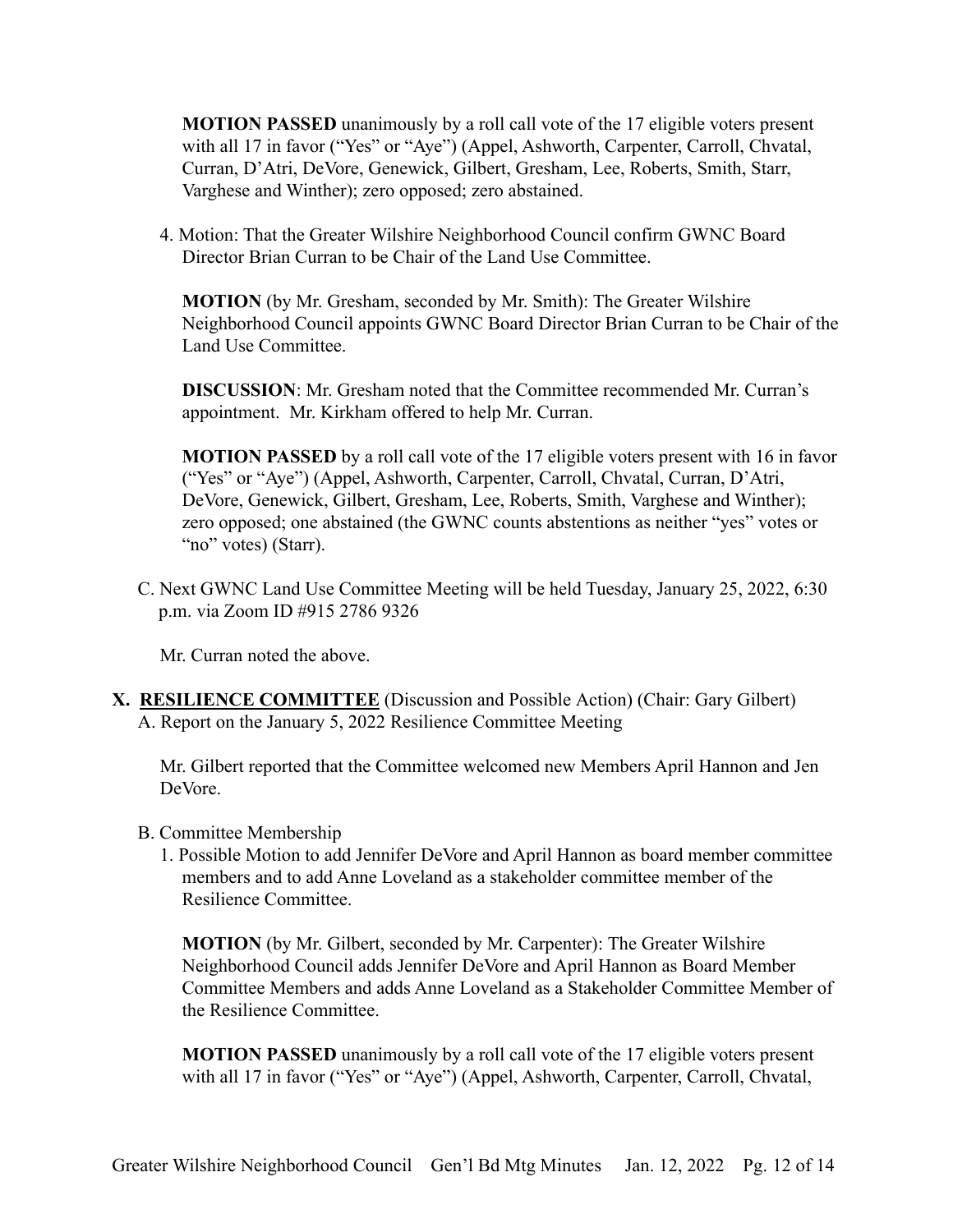Curran, D'Atri, DeVore, Genewick, Gilbert, Gresham, Lee, Roberts, Smith, Starr, Varghese and Winther); zero opposed; zero abstained.

C. Upcoming Resilience Committee Meeting. The next GWNC Resilience Committee Regular Meeting will be held at 7:00 p.m. on February 2, 2022, via Zoom ID #889 6098 2957.

Mr. Gilbert noted the above.

#### **XI. ENVIRONMENTAL & SUSTAINABILITY COMMITTEE** (Discussion and possible action) (Chair: Cathy Roberts).

A. Committee Report

Ms. Roberts reported on upcoming Committee discussion.

B. Upcoming Sustainability Committee Meeting Next GWNC Environmental & Sustainability Committee Meeting will be held on Tuesday, February 1, 2022 via Zoom ID #928 2781 1179.

Ms. Roberts noted the above.

#### **XII. TRANSPORTATION COMMITTEE** (Discussion and possible action) (Chair: Cindy Chvatal)

- A. Upcoming Transportation Committee Meeting
	- 1. The next GWNC Transportation Committee Regular Meeting will be on Monday, January 24, 2022 at 7 p.m. via Zoom ID #921 5993 5555.

Ms. Chvatal reported that the Committee will meet Wednesday, January  $26<sup>th</sup>$  at 7:00 p.m., not as above.

**XIII. NEW BUSINESS** (Discussion and Possible Action)

- A. 2022 Annual Homeless Count (Max Kirkham, Deployment Site Coordinator)
	- 1. Possible action in response to LAHSA's request for deployment sites to consider moving operations to an outside location.

Mr. Kirkham spoke about the above. No Motion was made or vote taken.

2. Possible Motion: That the GWNC require proof of vaccination against COVID-19 as a condition of participation in the 2022 Annual Homeless Count through its coordination site.

**MOTION** (by Ms. Carroll, seconded by Ms. DeVore): The Greater Wilshire Neighborhood Council will require proof of vaccination against COVID-19 as a condition of participation in the 2022 Annual Homeless Count through its coordination site.